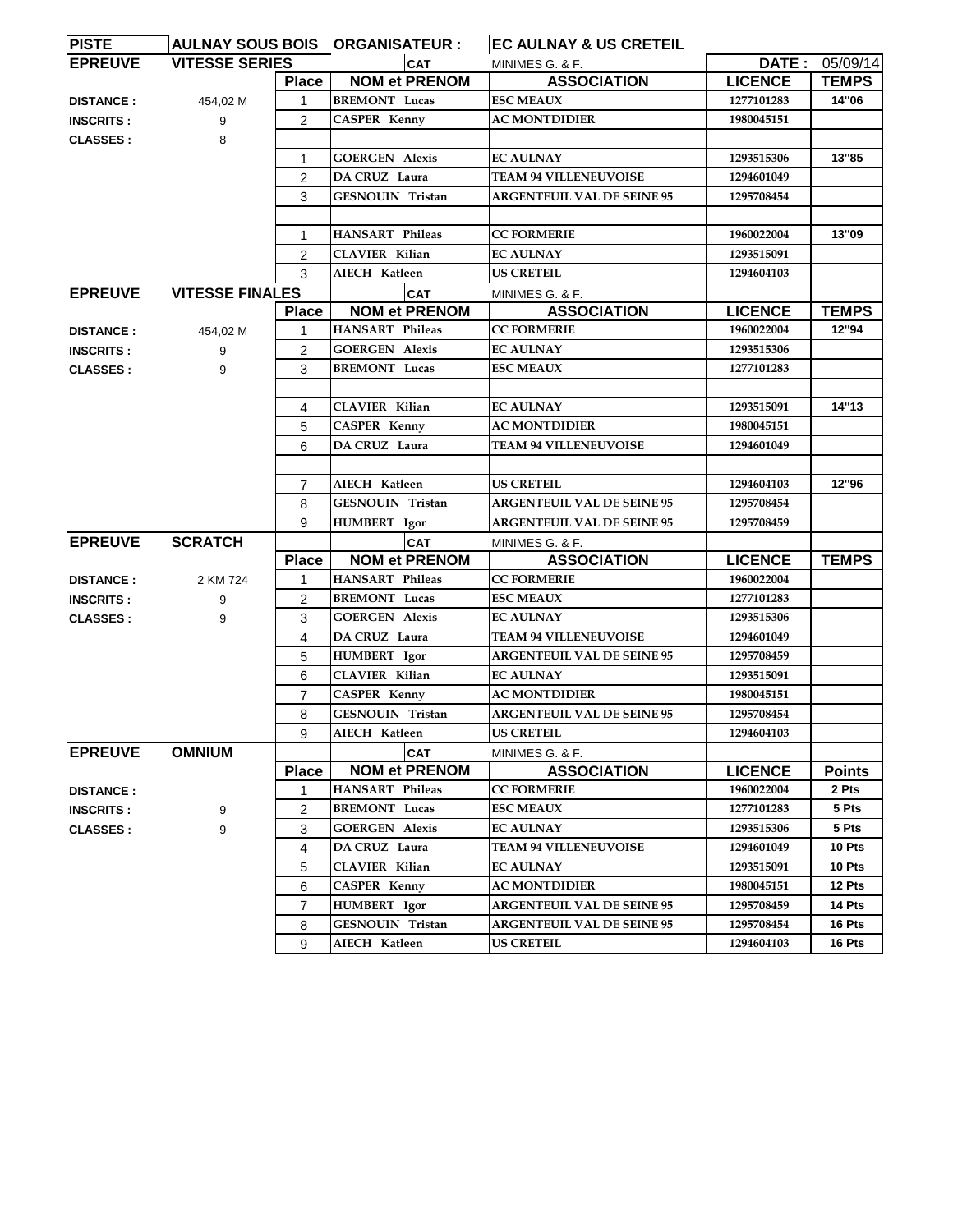| <b>EPREUVE</b>   | <b>VITESSE SERIES</b>  |                | <b>CAT</b>                                  | <b>CADETS &amp; DAMES</b>                              |                |              |
|------------------|------------------------|----------------|---------------------------------------------|--------------------------------------------------------|----------------|--------------|
|                  |                        | <b>Place</b>   | <b>NOM et PRENOM</b>                        | <b>ASSOCIATION</b>                                     | <b>LICENCE</b> | <b>TEMPS</b> |
| <b>DISTANCE:</b> | 454,02 M               | 1              | <b>MALBOIS Alexis</b>                       | <b>ARGENTEUIL VAL DE SEINE 95</b>                      | 1295708057     | 12"95        |
| <b>INSCRITS:</b> | $12 \overline{ }$      | $\overline{2}$ |                                             | <b>BRANDEBOURGER Auréli ARGENTEUIL VAL DE SEINE 95</b> | 1295708011     |              |
| <b>CLASSES:</b>  | 11                     | 3              | <b>TESSIER</b> Océane                       | <b>EC MONTGERON VIGNEUX</b>                            | 3499031213     |              |
|                  |                        |                |                                             |                                                        |                |              |
|                  |                        | 1              | COOLSAET Quentin                            | PARISIS A.C. 95                                        | 1295714387     | 12"94        |
|                  |                        | $\overline{2}$ |                                             | DO REGO PEREIRA Migue TEAM 94 VILLENEUVOISE            | 1294601071     |              |
|                  |                        | 3              | LUXEUIL Jérôme                              | <b>ARGENTEUIL VAL DE SEINE 95</b>                      | 1295708392     |              |
|                  |                        | 4              | <b>DRAGONI Elina</b>                        | USM GAGNY                                              | 1293513024     |              |
|                  |                        |                |                                             |                                                        |                |              |
|                  |                        | 1              | <b>LAMAILLE</b> Christopher                 | <b>TEAM 94 VILLENEUVOISE</b>                           | 1294601002     | 12"97        |
|                  |                        | $\overline{2}$ | <b>DEMAY Louis</b>                          | PARISIS A.C. 95                                        | 1295714201     |              |
|                  |                        | 3              | LUXEUIL Quentin                             | <b>ARGENTEUIL VAL DE SEINE 95</b>                      | 1295708060     |              |
|                  |                        | 4              | <b>BUIRETTE Gaëtan</b>                      | PARISIS A.C. 95                                        | 1295714438     |              |
| <b>EPREUVE</b>   | <b>VITESSE FINALES</b> |                | <b>CAT</b>                                  | <b>CADETS &amp; DAMES</b>                              |                |              |
|                  |                        | <b>Place</b>   | <b>NOM et PRENOM</b>                        | <b>ASSOCIATION</b>                                     | <b>LICENCE</b> | <b>TEMPS</b> |
| <b>DISTANCE:</b> | 454,02 M               | 1              | <b>LAMAILLE</b> Christopher                 | <b>TEAM 94 VILLENEUVOISE</b>                           | 1294601002     | 12"59        |
| <b>INSCRITS:</b> | 12                     | $\overline{2}$ | MALBOIS Alexis                              | <b>ARGENTEUIL VAL DE SEINE 95</b>                      | 1295708057     |              |
| <b>CLASSES:</b>  | 11                     | 3              | COOLSAET Quentin                            | PARISIS A.C. 95                                        | 1295714387     |              |
|                  |                        |                |                                             |                                                        |                |              |
|                  |                        | 4              |                                             | <b>BRANDEBOURGER Auréli ARGENTEUIL VAL DE SEINE 95</b> | 1295708011     | 12"81        |
|                  |                        | 5              |                                             | DO REGO PEREIRA Migue TEAM 94 VILLENEUVOISE            | 1294601071     |              |
|                  |                        | 6              | <b>DEMAY Louis</b>                          | PARISIS A.C. 95                                        | 1295714201     |              |
|                  |                        |                |                                             |                                                        |                |              |
|                  |                        | $\overline{7}$ | LUXEUIL Jérôme                              | <b>ARGENTEUIL VAL DE SEINE 95</b>                      | 1295708392     | 13"06        |
|                  |                        | 8              | LUXEUIL Quentin                             | <b>ARGENTEUIL VAL DE SEINE 95</b>                      | 1295708060     |              |
|                  |                        | 9              | <b>BUIRETTE Gaëtan</b>                      | PARISIS A.C. 95                                        | 1295714438     |              |
|                  |                        | 10             | DRAGONI Elina                               | <b>USM GAGNY</b>                                       | 1293513024     |              |
|                  |                        | 11             | <b>TESSIER Océane</b>                       | <b>EC MONTGERON VIGNEUX</b>                            | 3499031213     |              |
| <b>EPREUVE</b>   | <b>SCRATCH</b>         |                | <b>CAT</b>                                  | <b>CADETS &amp; DAMES</b>                              |                |              |
|                  |                        | <b>Place</b>   | <b>NOM et PRENOM</b>                        | <b>ASSOCIATION</b>                                     | <b>LICENCE</b> | <b>TEMPS</b> |
| <b>DISTANCE:</b> | 4 KM 540               | 1              | <b>BUIRETTE Gaëtan</b>                      | PARISIS A.C. 95                                        | 1295714438     |              |
| <b>INSCRITS:</b> | 12                     | $\overline{2}$ | <b>MALBOIS Alexis</b>                       | <b>ARGENTEUIL VAL DE SEINE 95</b>                      | 1295708057     |              |
| <b>CLASSES:</b>  | 11                     | 3              | DO REGO PEREIRA Migue TEAM 94 VILLENEUVOISE |                                                        | 1294601071     |              |
|                  |                        | 4              | LUXEUIL Ouentin                             | <b>ARGENTEUIL VAL DE SEINE 95</b>                      | 1295708060     |              |
|                  |                        | 5              |                                             | <b>BRANDEBOURGER Auréli ARGENTEUIL VAL DE SEINE 95</b> | 1295708011     |              |
|                  |                        | 6              | <b>COOLSAET Ouentin</b>                     | PARISIS A.C. 95                                        | 1295714387     |              |
|                  |                        | $\overline{7}$ | LUXEUIL Jérôme                              | <b>ARGENTEUIL VAL DE SEINE 95</b>                      | 1295708392     |              |
|                  |                        | 8              | LAMAILLE Christopher                        | <b>TEAM 94 VILLENEUVOISE</b>                           | 1294601002     |              |
|                  |                        | 9              | <b>DEMAY Louis</b>                          | PARISIS A.C. 95                                        | 1295714201     |              |
|                  |                        | 10             | TESSIER Océane                              | <b>EC MONTGERON VIGNEUX</b>                            | 3499031213     |              |
|                  |                        | 11             | <b>DRAGONI</b> Elina                        | <b>USM GAGNY</b>                                       | 1293513024     |              |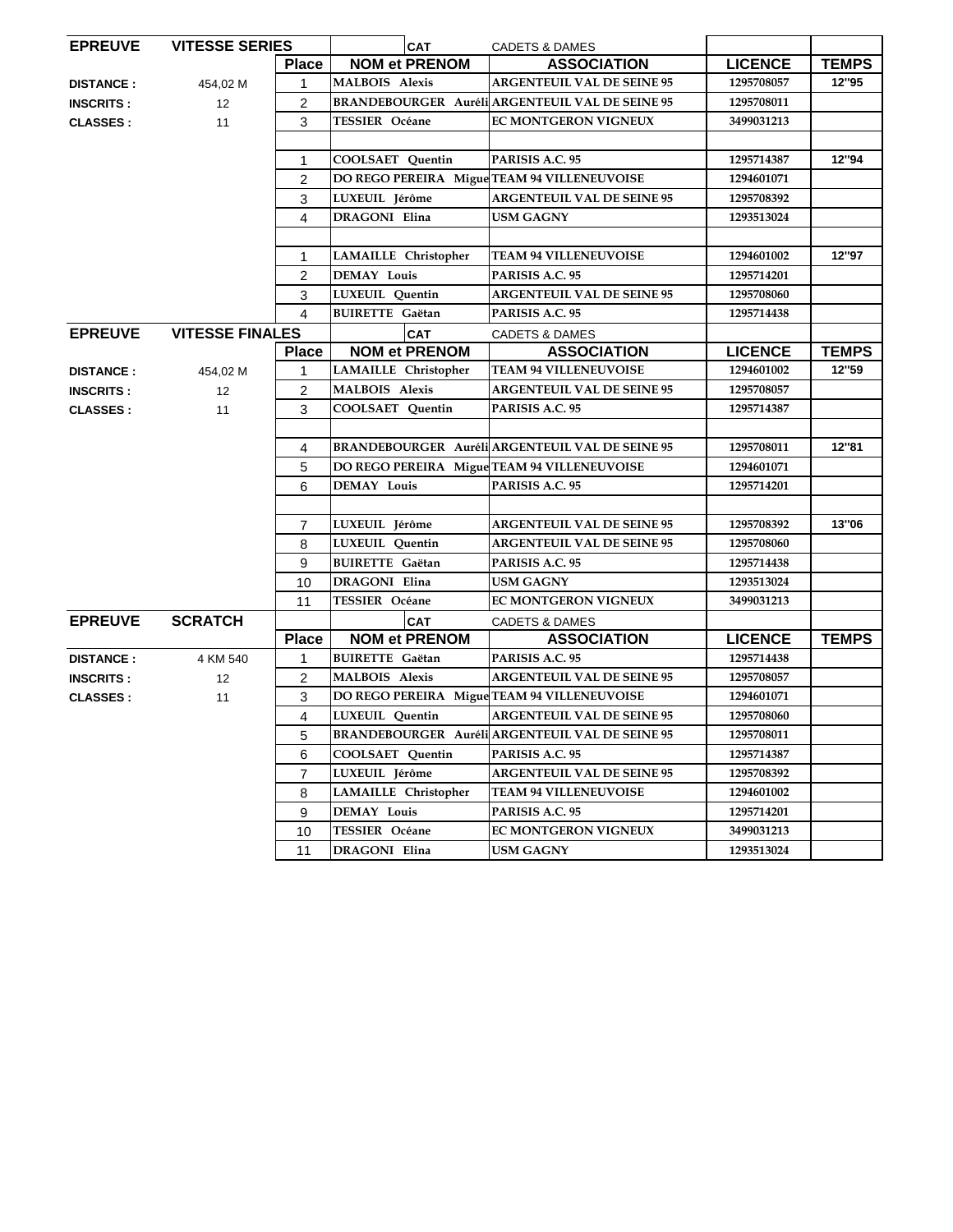| <b>EPREUVE</b>   | <b>OMNIUM</b>            |                | <b>CAT</b>                                  | <b>CADETS &amp; DAMES</b>                              |                |               |
|------------------|--------------------------|----------------|---------------------------------------------|--------------------------------------------------------|----------------|---------------|
|                  |                          | <b>Place</b>   | <b>NOM et PRENOM</b>                        | <b>ASSOCIATION</b>                                     | <b>LICENCE</b> | <b>Points</b> |
| <b>DISTANCE:</b> |                          | 1              | <b>MALBOIS Alexis</b>                       | <b>ARGENTEUIL VAL DE SEINE 95</b>                      | 1295708057     | 4 Pts         |
| <b>INSCRITS:</b> | 12                       | 2              | DO REGO PEREIRA Migue TEAM 94 VILLENEUVOISE |                                                        | 1294601071     | 8 Pts         |
| <b>CLASSES:</b>  | 11                       | 3              | <b>LAMAILLE</b> Christopher                 | <b>TEAM 94 VILLENEUVOISE</b>                           | 1294601002     | 9 Pts         |
|                  |                          | 4              | <b>COOLSAET</b> Quentin                     | PARISIS A.C. 95                                        | 1295714387     | 9 Pts         |
|                  |                          | 5              |                                             | <b>BRANDEBOURGER Auréli ARGENTEUIL VAL DE SEINE 95</b> | 1295708011     | 9 Pts         |
|                  |                          | 6              | <b>BUIRETTE Gaëtan</b>                      | PARISIS A.C. 95                                        | 1295714438     | 10 Pts        |
|                  |                          | $\overline{7}$ | <b>LUXEUIL</b> Ouentin                      | <b>ARGENTEUIL VAL DE SEINE 95</b>                      | 1295708060     | 12 Pts        |
|                  |                          | 8              | LUXEUIL Jérôme                              | <b>ARGENTEUIL VAL DE SEINE 95</b>                      | 1295708392     | 14 Pts        |
|                  |                          | 9              | <b>DEMAY Louis</b>                          | PARISIS A.C. 95                                        | 1295714201     | 15 Pts        |
|                  |                          | 10             | <b>TESSIER Océane</b>                       | EC MONTGERON VIGNEUX                                   | 3499031213     | 21 Pts        |
|                  |                          | 11             | <b>DRAGONI</b> Elina                        | <b>USM GAGNY</b>                                       | 1293513024     | 21 Pts        |
| <b>EPREUVE</b>   | <b>ELIMINATION</b>       |                | <b>CAT</b>                                  | <b>JUN &amp; SENIORS</b>                               |                |               |
|                  |                          | <b>Place</b>   | <b>NOM et PRENOM</b>                        | <b>ASSOCIATION</b>                                     | <b>LICENCE</b> | <b>TEMPS</b>  |
| <b>DISTANCE:</b> |                          | 1              | <b>EVENOT Killian</b>                       | <b>CC NOGENT / OISE</b>                                | 1960037096     |               |
| <b>INSCRITS:</b> | 21                       | $\overline{2}$ | <b>GAREL Adrien</b>                         | <b>CC NOGENT / OISE</b>                                | 1960037026     |               |
| <b>CLASSES:</b>  | 20                       | 3              | <b>MAITRE</b> Cyril                         | TEAM PELTRAX - CSD                                     | 1277115044     |               |
|                  |                          | 4              | <b>RICHARD Louis</b>                        | <b>CC NOGENT / OISE</b>                                | 1960037033     |               |
|                  |                          | 5              | PIERRU Arnaud                               | PARISIS A.C. 95                                        | 1295714108     |               |
|                  |                          | 6              | <b>JAVELLY Luis</b>                         | <b>US CRETEIL</b>                                      | 1294604088     |               |
|                  |                          |                | <b>LASSAUNIERE Olivier</b>                  |                                                        |                |               |
|                  |                          | $\overline{7}$ |                                             | PARISIS A.C. 95                                        | 1295714016     |               |
|                  |                          | 8              | <b>NOEL Grégory</b>                         | PARISIS A.C. 95                                        | 1295714121     |               |
|                  |                          | 9              | CHALEL Yacine                               | OLYMPIQUE C.V.O.                                       | 1295712019     |               |
|                  |                          | 10             | NOEL Aurélien                               | PARISIS A.C. 95                                        | 1295714246     |               |
|                  |                          | 11             | DUPONQ Mathieu                              | <b>USSA PAVILLY BARENTIN</b>                           | 1776023265     |               |
|                  |                          | 12             | PARMEGGIANI Enzo                            | PARISIS A.C. 95                                        | 1295714017     |               |
|                  |                          | 13             | <b>DURUY</b> Olivier                        | <b>ARGENTEUIL VAL DE SEINE 95</b>                      | 1295708110     |               |
|                  |                          | 14             | AIECH Dylan                                 | US CRETEIL                                             | 1294604104     |               |
|                  |                          | 15             | <b>MERCIER Nicolas</b>                      | VC SAVIGNY SUR ORGE                                    | 1291301154     |               |
|                  |                          | 16             | PREVOST Renald                              | PARIS CYCLISTE OLYMPIQUE                               | 1275016217     |               |
|                  |                          | 17             | <b>FORLER Thierry</b>                       | <b>AV THIAIS</b>                                       | 1294627042     |               |
|                  |                          | 18             | <b>GRIGNON René</b>                         | <b>CSM VILLENEUVE GARENNE</b>                          | 1292420128     |               |
|                  |                          | 19             | VANHAEREN Bastian                           | <b>VCA DU BOURGET</b>                                  | 1293510010     |               |
|                  |                          | 20             | MARION Sébastien                            | <b>USM GAGNY</b>                                       | 1293513026     |               |
| <b>EPREUVE</b>   | <b>COURSE AUX POINTS</b> |                | <b>CAT</b>                                  | <b>JUN &amp; SENIORS</b>                               |                |               |
|                  |                          | <b>Place</b>   | <b>NOM et PRENOM</b>                        | <b>ASSOCIATION</b>                                     | <b>LICENCE</b> | <b>Points</b> |
| <b>DISTANCE:</b> | 17 KM 253                | 1              | <b>EVENOT Killian</b>                       | <b>CC NOGENT / OISE</b>                                | 1960037096     | 48 Pts        |
| <b>INSCRITS:</b> | 21                       | $\overline{2}$ | <b>GAREL Adrien</b>                         | <b>CC NOGENT / OISE</b>                                | 1960037026     | 40 Pts        |
| <b>CLASSES:</b>  | 21                       | 3              | <b>MAITRE Cyril</b>                         | <b>TEAM PELTRAX - CSD</b>                              | 1277115044     | 17 Pts        |
|                  |                          | 4              | <b>JAVELLY Luis</b>                         | US CRETEIL                                             | 1294604088     | 11 Pts        |
|                  |                          | 5              | DURUY Olivier                               | <b>ARGENTEUIL VAL DE SEINE 95</b>                      | 1295708110     | 7 Pts         |
|                  |                          | 6              | <b>LACHAT Nicolas</b>                       | A. SOISY ENGHIEN LA BARRE                              | 1295713048     | 5 Pts         |
|                  |                          | $\overline{7}$ | PIERRU Arnaud                               | PARISIS A.C. 95                                        | 1295714108     | 3 Pts         |
|                  |                          | 8              | <b>FORLER Thierry</b>                       | <b>AV THIAIS</b>                                       | 1294627042     | 3 Pts         |
|                  |                          | 9              | <b>RICHARD Louis</b>                        | <b>CC NOGENT / OISE</b>                                | 1960037033     | 3 Pts         |
|                  |                          | 10             | NOEL Aurélien                               | PARISIS A.C. 95                                        | 1295714246     | 2 Pts         |
|                  |                          | 11             | <b>MERCIER Nicolas</b>                      | <b>VC SAVIGNY SUR ORGE</b>                             | 1291301154     |               |
|                  |                          | 11             | LASSAUNIERE Olivier                         | PARISIS A.C. 95                                        | 1295714016     |               |
|                  |                          | 11             | <b>MARION Sébastien</b>                     | <b>USM GAGNY</b>                                       | 1293513026     |               |
|                  |                          | 11             | <b>VANHAEREN Bastian</b>                    | <b>VCA DU BOURGET</b>                                  | 1293510010     |               |
|                  |                          | 11             | <b>GRIGNON René</b>                         | CSM VILLENEUVE GARENNE                                 | 1292420128     |               |
|                  |                          | 11             | PREVOST Renald                              | PARIS CYCLISTE OLYMPIQUE                               | 1275016217     |               |
|                  |                          |                | PARMEGGIANI Enzo                            | PARISIS A.C. 95                                        | 1295714017     |               |
|                  |                          | 11             |                                             |                                                        |                |               |
|                  |                          | 11             | DUPONQ Mathieu                              | <b>USSA PAVILLY BARENTIN</b>                           | 1776023265     |               |
|                  |                          | 11             | <b>CHALEL Yacine</b>                        | OLYMPIQUE C.V.O.                                       | 1295712019     |               |
|                  |                          | 11             | <b>NOEL Grégory</b>                         | PARISIS A.C. 95                                        | 1295714121     |               |
|                  |                          | 21             | AIECH Dylan                                 | <b>US CRETEIL</b>                                      | 1294604104     |               |